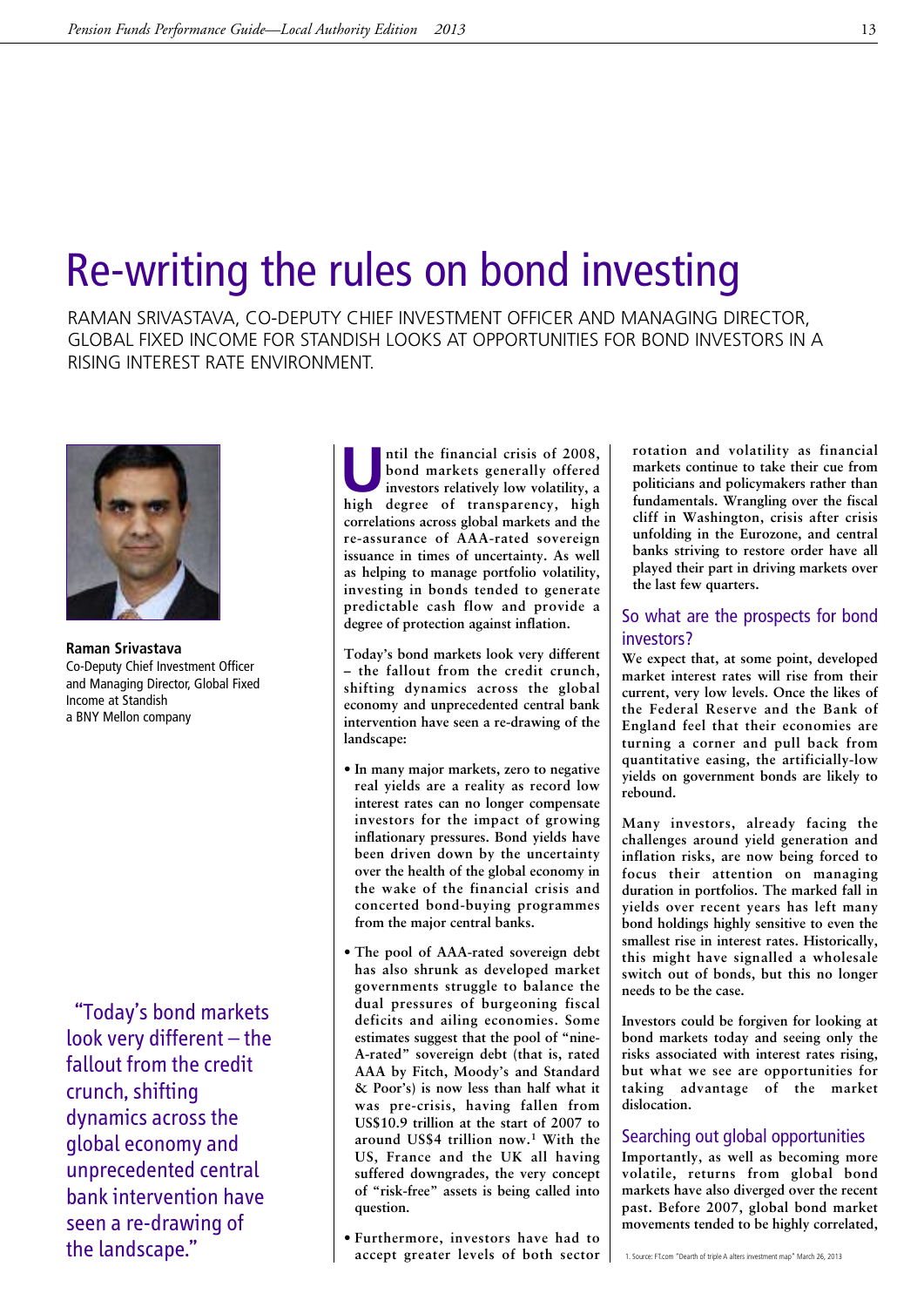**particularly during times of market uncertainty. Even the growing emerging debt markets tended to take the lead from US Treasuries – unless they were hit by external shocks – in which case they still tended to move as a bloc. This no longer holds true.**

**In part, this can be attributed to the shift in the balance of power in the global economy that was already taking hold** **prior to the financial crisis. No longer driven solely by US demand, the new "multi-speed" global economy is more complex. Taking manufacturing industrial production as a proxy for economic activity, the range of growth rates across economies has widened considerably and this trend is expected to persist. These differentials are creating new opportunities and greater scope to add value for those investors who can harness them.**



Source: Standish, Datastream as at 31 December 2012



Source: Standish, Barclays, JP Morgan as of December 31, 2012. Note: "Core" Europe = Austria, Finland, France, Germany, Netherlands; European Periphery = Greece, Ireland, Italy, Portugal, Spain. Past performance is not a guide to future performance.

2. Source: Barclays as at 31 December 2012

3. Source: Standish; assets under management as of December 31,2012. Includes assets managed by Standish personnel acting as dual officers of the Dreyfus Corporate of the Bank of New York Mellon, wholly owned subsidiaries of The Bank of New York Mellon Corporation.

**How this is reflected in bond yields across markets can be seen very clearly from the table and charts below. At the end of last year, the yield on the Barclays Global Aggregate Index excluding European periphery countries was only around 1.7% with 6 years of duration risk. <sup>2</sup> From these levels, there is very little upside and significant downside potential.**

**This contrasts sharply with the potential on offer in other sectors that would traditionally have been seen as "offbenchmark" bets by investors. The basket of high yield credit, emerging market debt, peripheral Europe and high yield loans represented by the chart on the left offers significantly more potential to investors with an average yield closer to 5% and with a lower duration on average. It is precisely these sorts of opportunities that investors need to capture if they are to realise the potential in bond markets going forward.**

**A generation of more nimble, multidimensional approaches to bond investing are helping to re-write the rules and offer investors a route to capture opportunities outside mainstream fixed income investing. Unconstrained fixed income strategies can offer investors greater potential returns with less focus on duration and a low correlation to any one sector or fixed income risk.**

## Standish and unconstrained fixed income

**Standish has a history of managing these types of fixed income strategies and we have over US\$3.5 billion under management in unconstrained mandates.3 The aim of our Opportunistic Fixed Income strategy is to offer investors the ability to diversify away from the main risk in most fixed income portfolios – rising interest rates.**